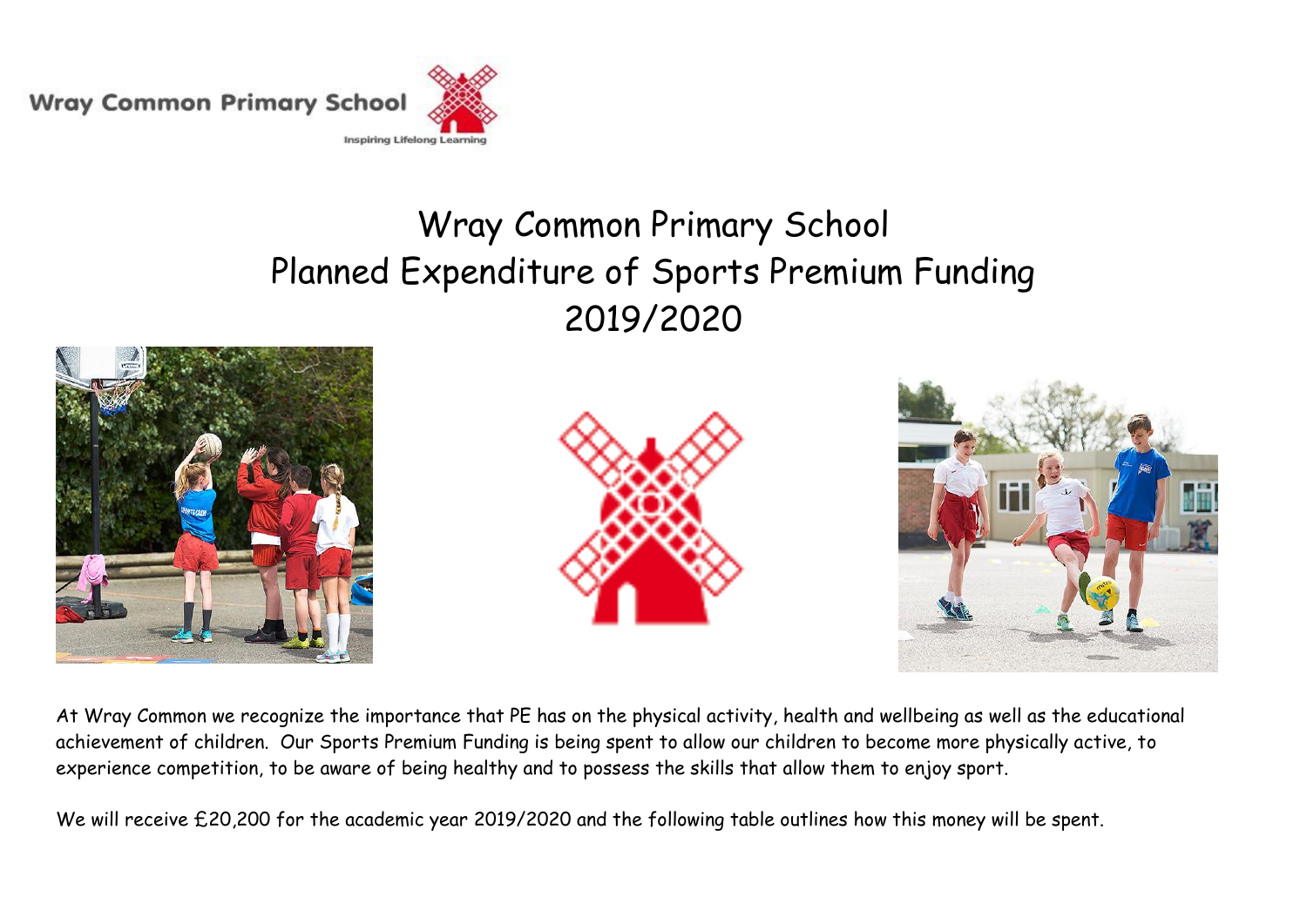## **Action Plan and Budget Tracking**

Capture your intended annual spend against the 5 key indicators. Clarify the success criteria and evidence of impact that you intend to measure to evaluate for students today and for the future.

| Academic Year: 2019/2020                                                                                                                                                                                                                                                                                                                                                                                                                                                                             | Total fund allocated: £20,200                                                                                                                                                                                                                                                                                                                                                                                                                                                                                                                                                                                                                                                                                                      | Date Updated:                                                                                                                                                                                                                                  |                                        |                                             |  |
|------------------------------------------------------------------------------------------------------------------------------------------------------------------------------------------------------------------------------------------------------------------------------------------------------------------------------------------------------------------------------------------------------------------------------------------------------------------------------------------------------|------------------------------------------------------------------------------------------------------------------------------------------------------------------------------------------------------------------------------------------------------------------------------------------------------------------------------------------------------------------------------------------------------------------------------------------------------------------------------------------------------------------------------------------------------------------------------------------------------------------------------------------------------------------------------------------------------------------------------------|------------------------------------------------------------------------------------------------------------------------------------------------------------------------------------------------------------------------------------------------|----------------------------------------|---------------------------------------------|--|
| Key indicator 1: The engagement of all pupils in regular physical activity - Chief Medical Officer guidelines recommend that<br>primary school children undertake at least 30 minutes of physical activity a day in school                                                                                                                                                                                                                                                                           |                                                                                                                                                                                                                                                                                                                                                                                                                                                                                                                                                                                                                                                                                                                                    |                                                                                                                                                                                                                                                | Percentage of total allocation:<br>35% |                                             |  |
| School focus with clarity on<br>intended impact on pupils:                                                                                                                                                                                                                                                                                                                                                                                                                                           | Actions to achieve:                                                                                                                                                                                                                                                                                                                                                                                                                                                                                                                                                                                                                                                                                                                | Funding<br>allocated:                                                                                                                                                                                                                          | Evidence and impact:                   | Sustainability and suggested<br>next steps: |  |
| To promote inclusiveness in P.E.<br>lessons, after school clubs and<br>competitions.<br>Ensure that pupil premium children<br>and children from non-active<br>populations are invited and<br>encouraged to join extracurricular<br>clubs.<br>For children to achieve Personal<br>Bests in each PE topic.<br>The increased amount of physical<br>activity opportunities will positively<br>impact the children's physical and<br>mental well- being.<br>Created by: 1<br><i>Physical</i><br>Education | To audit club registers and<br>identify neglected parties for<br>each club<br>Identify girls to create KS2<br>football teams<br>Allocate time for girls football<br>at lunchtime<br>Identify FSM and<br>$\bullet$<br>disengaged/inactive children in<br>each Yr group and consider how<br>to support them through clubs,<br>PE lessons and competitions.<br>Multi skills/physi fun club for a<br>range of abilities<br>Badminton tournament for<br><b>INSPIRE</b><br>Panathlon for SEND<br>Cricket club in summer<br>Golf competition<br>Identify least active children to<br>attend physifun club. Track and<br>record progress.<br>Physifun training for 10 children<br>$(5 \times Yr5, 5 \times Yr4)$ . Create<br>Supported by: | £7,080<br><b>FILE SPACE COACHING US SECOND TO BE SERVED AND STATE OF STATE OF A STATE OF STATE OF STATE OF A STATE OF A STATE OF STATE OF STATE OF A STATE OF A STATE OF A STATE OF A STATE OF A STATE OF A STATE OF A STATE OF A STATE OF</b> |                                        |                                             |  |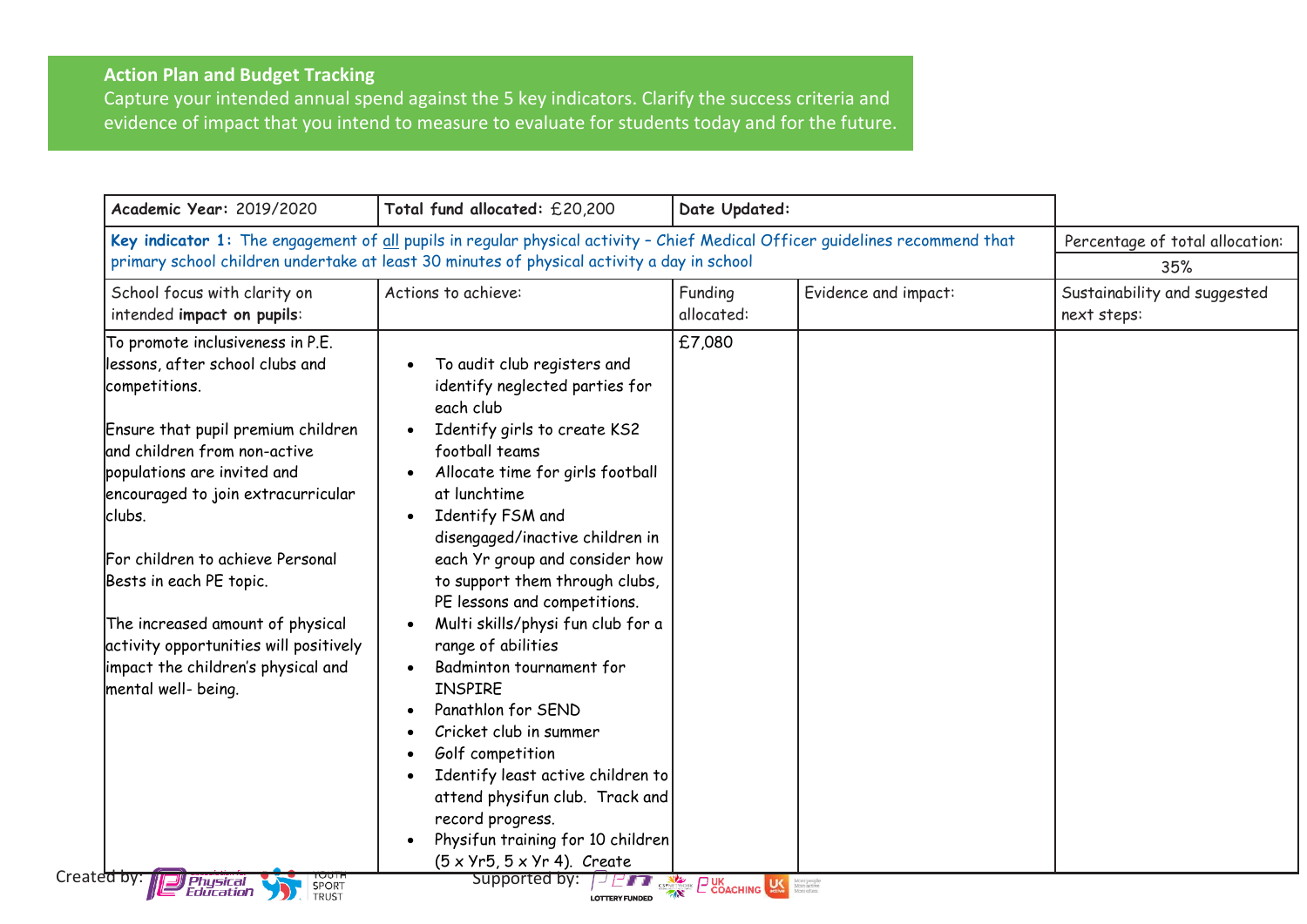|                                                                                                                                                                                                                                                                                                                                                                                                                                                                        | Physifun club for lunchtimes to<br>inspire least active, SEN, FSM,<br>girls etc. For KS1 & KS2.<br>Encourage members of<br>the year 6 sports crew to<br>support younger children during<br>P.E. lessons and to volunteer to<br>support the development of<br>skills during afterschool clubs.<br>Assign personal best activity to<br>each year group e.g. bleep test<br>Yrs 5&6, balance Yrs R & 1.<br>Continue to promote Jump Start<br>Jonny |                                                        |                                                                                                                                                                                                                                                                                                                     |                                             |  |
|------------------------------------------------------------------------------------------------------------------------------------------------------------------------------------------------------------------------------------------------------------------------------------------------------------------------------------------------------------------------------------------------------------------------------------------------------------------------|------------------------------------------------------------------------------------------------------------------------------------------------------------------------------------------------------------------------------------------------------------------------------------------------------------------------------------------------------------------------------------------------------------------------------------------------|--------------------------------------------------------|---------------------------------------------------------------------------------------------------------------------------------------------------------------------------------------------------------------------------------------------------------------------------------------------------------------------|---------------------------------------------|--|
|                                                                                                                                                                                                                                                                                                                                                                                                                                                                        | Provide teachers with STEP<br>differentiation activities to<br>support their lessons.                                                                                                                                                                                                                                                                                                                                                          |                                                        |                                                                                                                                                                                                                                                                                                                     |                                             |  |
|                                                                                                                                                                                                                                                                                                                                                                                                                                                                        | Key indicator 2: The profile of PE and sport being raised across the school as a tool for whole school improvement                                                                                                                                                                                                                                                                                                                             |                                                        |                                                                                                                                                                                                                                                                                                                     |                                             |  |
| School focus with clarity on<br>intended impact on pupils:                                                                                                                                                                                                                                                                                                                                                                                                             | Actions to achieve:                                                                                                                                                                                                                                                                                                                                                                                                                            | Funding<br>allocated:                                  | Evidence and impact:                                                                                                                                                                                                                                                                                                | Sustainability and suggested<br>next steps: |  |
| Having already achieved the Active<br>Schools Bronze Mark we aim to<br>achieve the Silver/Gold Mark - this<br>will demonstrate our commitment to<br>ensuring that all the children in<br>school have the opportunity to<br>compete in sport at a range of levels.<br>The impact will be that the children<br>will feel proud to represent team<br>Wray Common leading to them being<br>linspired active learners.<br>Created by: <b>Physical</b><br>Education<br>SPORT | To provide opportunities for intra-<br>school competitions. At least 6<br>different sporting competitions (Sports<br>day not included)<br>Encourage inter-school<br>competitions at the end of the<br>games unit.<br>Lead inter-school matches at<br>lunchtime - led by Oscar/play<br>leaders and sports crew<br>Supported by:                                                                                                                 | £7,080<br><b>COACHING LAST COACHING LAST RESIDENCE</b> | Play leaders and sports crew<br>support activities and promote<br>progression, motivating and<br>encouraging children to<br>participate. The amount of<br>physical activity has greatly<br>increased and observations have<br>shown that only a minority of<br>children are now inactive during<br>the school week. |                                             |  |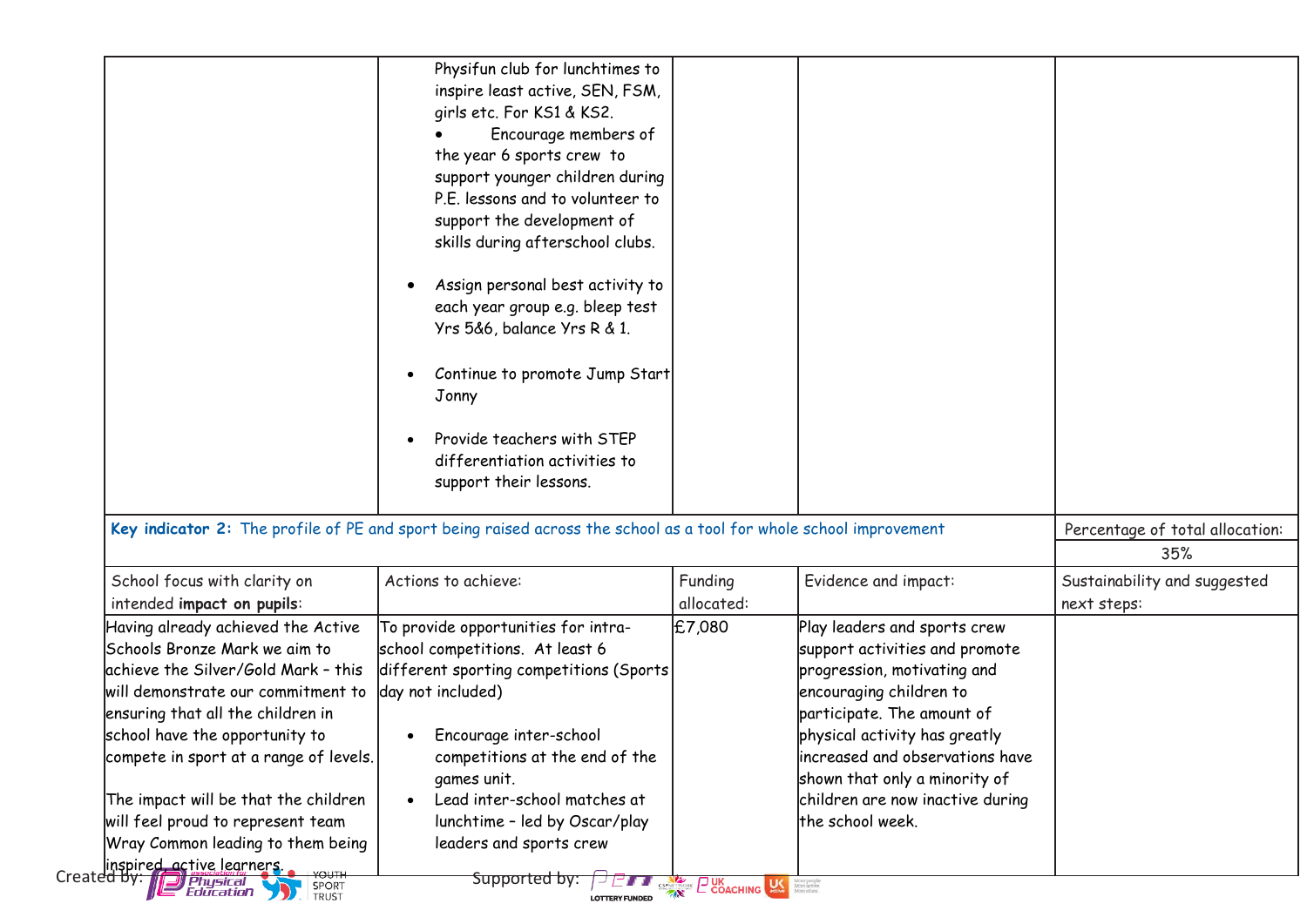

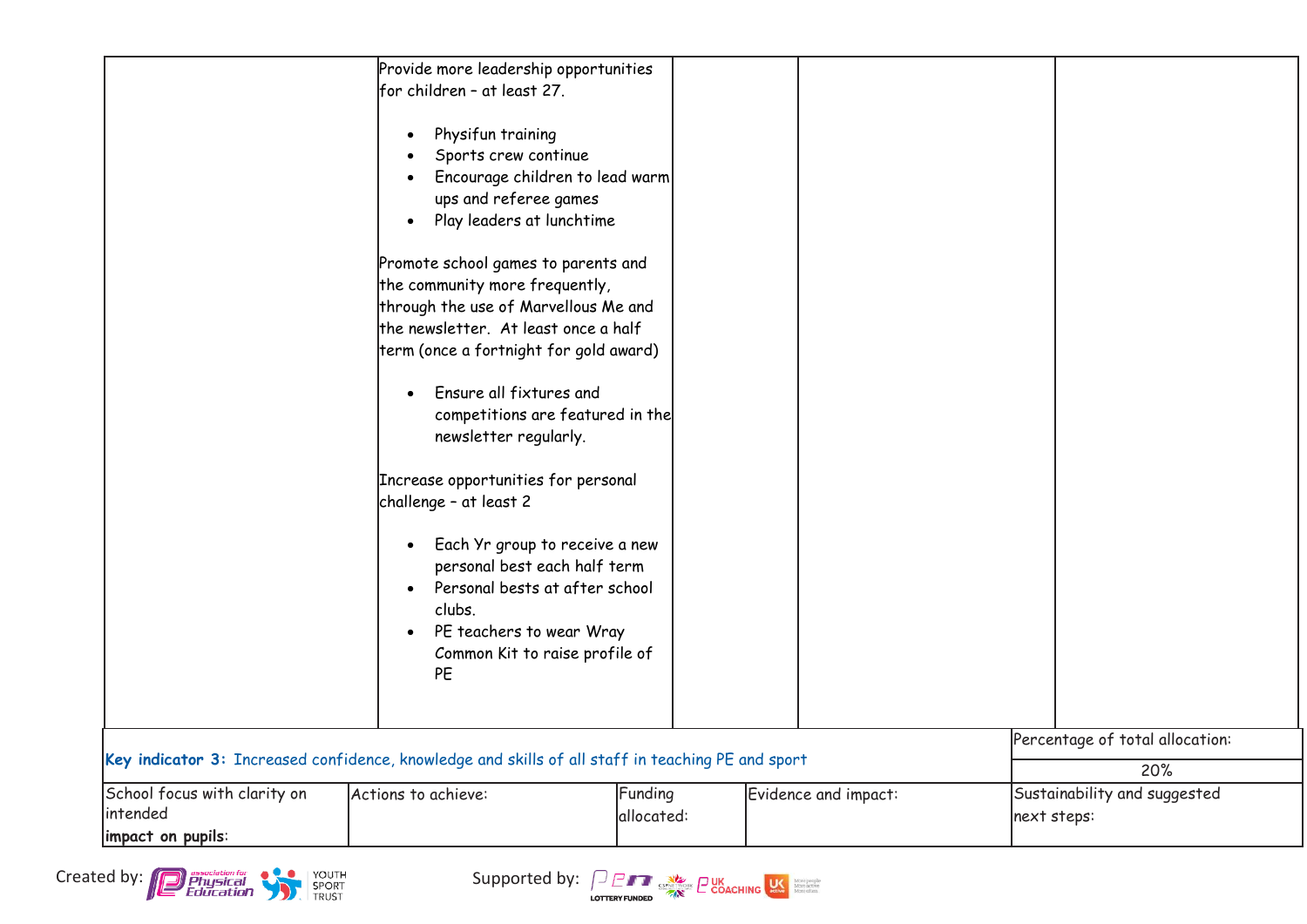| To develop subject leadership by  | Send out PE confidence<br>£4,040                                                              |                                 |
|-----------------------------------|-----------------------------------------------------------------------------------------------|---------------------------------|
| ensuring there is a clear         | question to identify areas of                                                                 |                                 |
| progression of skills for each PE | support.                                                                                      |                                 |
| topic in each year group,         | Organise and attend football                                                                  |                                 |
| including the new Dance scheme,   | fixtures                                                                                      |                                 |
| so that all children benefit from | Organise and attend                                                                           |                                 |
| specialist teaching and           | competitions                                                                                  |                                 |
| leadership.                       | Attend PE network meetings                                                                    |                                 |
|                                   | Ensure new dance scheme is                                                                    |                                 |
| This will impact the children as  | shared by adding it to all                                                                    |                                 |
| they will strongly supported and  | Pink PE folders                                                                               |                                 |
| challenged by their teacher.      | Create long term PE                                                                           |                                 |
|                                   | overview                                                                                      |                                 |
|                                   | Create progression of skills                                                                  |                                 |
|                                   | document for Invasion                                                                         |                                 |
|                                   | games, hockey, dance and                                                                      |                                 |
|                                   | gymnastics.                                                                                   |                                 |
|                                   | Produce 'How we teach at                                                                      |                                 |
|                                   | Wray Common' document.                                                                        |                                 |
|                                   | (intent)                                                                                      |                                 |
|                                   | Learning walks to observe                                                                     |                                 |
|                                   | how the scheme is used in                                                                     |                                 |
|                                   | lessons for invasion games,                                                                   |                                 |
|                                   | athletics, dance and gym.                                                                     |                                 |
|                                   | Share planning, resourcing                                                                    |                                 |
|                                   | and differentiation                                                                           |                                 |
|                                   | expectations.                                                                                 |                                 |
|                                   | Plan and deliver sports day.                                                                  |                                 |
|                                   | PE leader to attend                                                                           |                                 |
|                                   | OCTAGON meeting to share                                                                      |                                 |
|                                   | and compare PE teaching                                                                       |                                 |
|                                   | practice                                                                                      |                                 |
|                                   | Contact SOLD (surrey                                                                          |                                 |
|                                   | outdoor learning and                                                                          |                                 |
|                                   | development) to support                                                                       |                                 |
|                                   | development of curriculum.                                                                    |                                 |
|                                   | Key indicator 4: Broader experience of a range of sports and activities offered to all pupils | Percentage of total allocation: |
|                                   |                                                                                               |                                 |



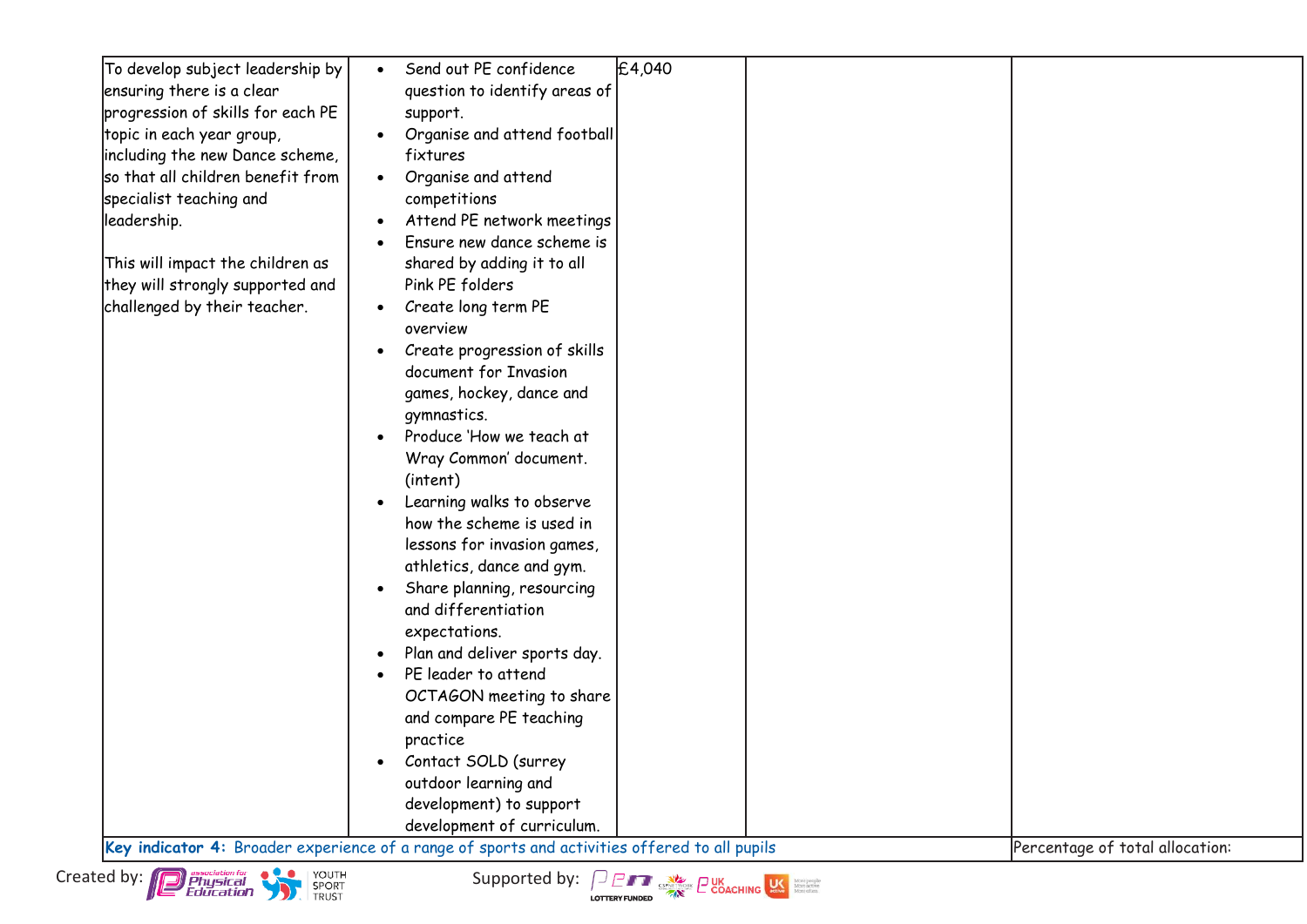|                                                                                                                                                                                                                                    |                                                                                                                                                                                                                                                                                                                                                                                                                                                                                                                                                                                                                                                                                                                                                                                                                                                   |                       |                      | 5%                                          |
|------------------------------------------------------------------------------------------------------------------------------------------------------------------------------------------------------------------------------------|---------------------------------------------------------------------------------------------------------------------------------------------------------------------------------------------------------------------------------------------------------------------------------------------------------------------------------------------------------------------------------------------------------------------------------------------------------------------------------------------------------------------------------------------------------------------------------------------------------------------------------------------------------------------------------------------------------------------------------------------------------------------------------------------------------------------------------------------------|-----------------------|----------------------|---------------------------------------------|
| School focus with clarity on<br>intended<br>impact on pupils:                                                                                                                                                                      | Actions to achieve:                                                                                                                                                                                                                                                                                                                                                                                                                                                                                                                                                                                                                                                                                                                                                                                                                               | Funding<br>allocated: | Evidence and impact: | Sustainability and suggested<br>next steps: |
| To ensure we provide a broad and<br>engaging curriculum and a range<br>of clubs.<br>Ensure that pupil premium<br>children and children from non-<br>active populations invited and<br>encouraged to join<br>extracurricular clubs. | Contact SOLD (Surrey<br>outdoor learning and<br>development) to support<br>development of curriculum.<br>Attend RRPSSA meetings to<br>find out which clubs and<br>competitions we can off our<br>children.<br>Implement new dance<br>scheme<br>Provide new clubs: yoga,<br>cricket and physi fun<br>To audit club registers and<br>identify neglected parties<br>for each club<br>Identify girls to create KS2<br>football teams<br>Allocate time for girls<br>$\bullet$<br>football at lunchtime<br>Identify FSM and<br>disengaged/inactive children<br>in each Yr group and<br>consider how to support<br>them through clubs, PE<br>lessons and competitions.<br>Multi skills/physi fun club<br>for a range of abilities<br>Badminton tournament for<br><b>INSPIRE</b><br>Panathlon for SEND<br>Enter golf competition<br>Identify least active | £1,000                |                      |                                             |
| Created by: <b>Proprietion for</b><br>Education<br>YOUTH<br>SPORT<br>TRUST                                                                                                                                                         | Supported by: $\int_{\frac{1}{2}} \frac{1}{\sqrt{2}} \int_{\frac{1}{2}}^{\frac{1}{2}} \frac{1}{\sqrt{2}} \int_{\frac{1}{2}}^{\frac{1}{2}} \frac{1}{\sqrt{2}} \int_{\frac{1}{2}}^{\frac{1}{2}} \frac{1}{\sqrt{2}} \int_{\frac{1}{2}}^{\frac{1}{2}} \frac{1}{\sqrt{2}} \int_{\frac{1}{2}}^{\frac{1}{2}} \frac{1}{\sqrt{2}} \int_{\frac{1}{2}}^{\frac{1}{2}} \frac{1}{\sqrt{2}} \int_{\frac{1}{2}}^{\frac{1}{2}} \$                                                                                                                                                                                                                                                                                                                                                                                                                                  |                       |                      |                                             |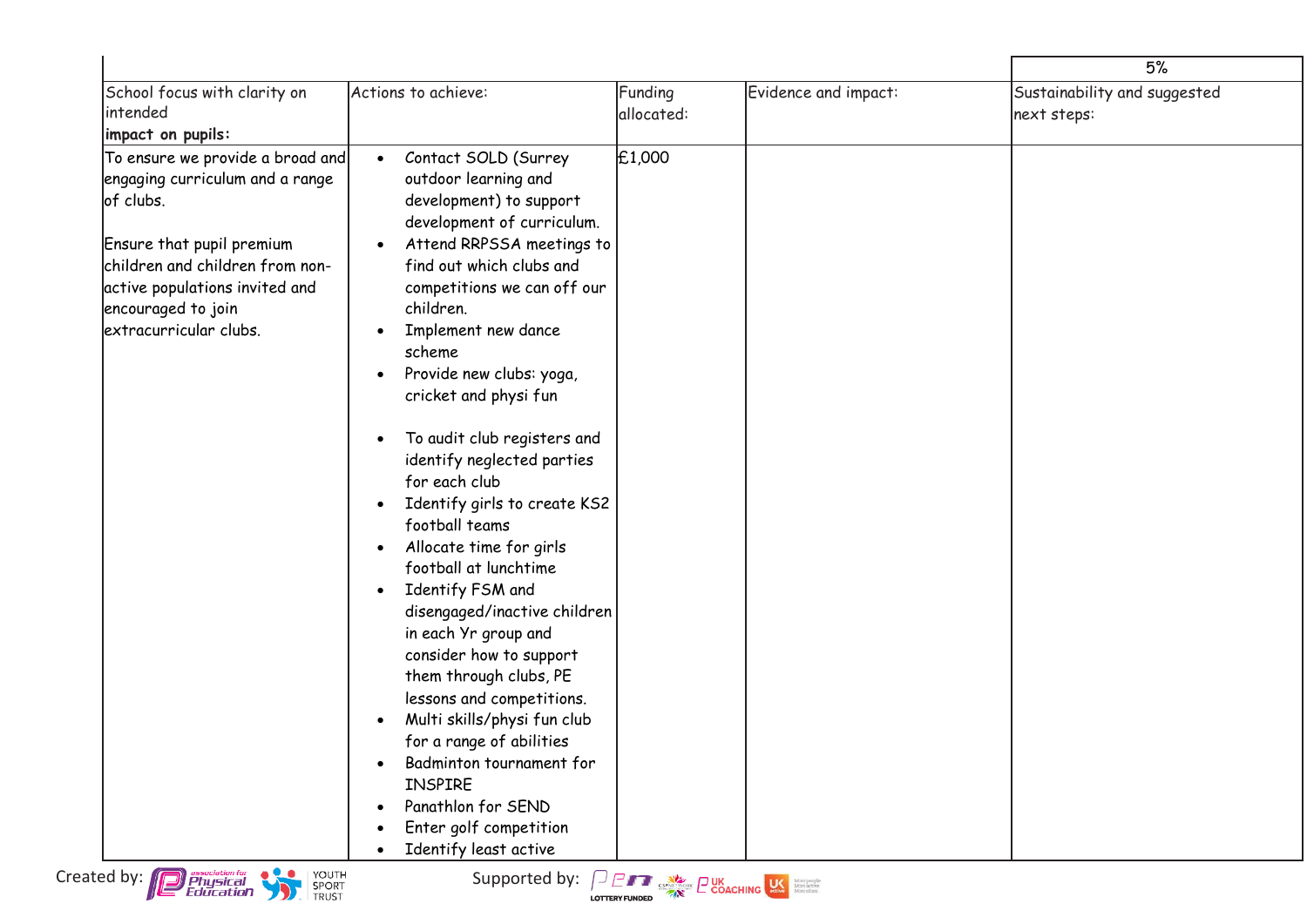|                                                               | children to attend physifun<br>club. Track and record<br>progress.<br>Physifun training for 10<br>$\bullet$<br>children $(5 \times Yr5, 5 \times Yr 4)$ .<br>Create Physifun club for<br>lunchtimes/ after school to<br>inspire least active, SEN,<br>FSM, girls etc. For KS1 &<br><b>KS2.</b><br>Encourage members<br>of the year 6 sports crew<br>to support younger children<br>during P.E. lessons and to<br>volunteer to support the<br>development of skills during<br>lunch times.<br>Provide teachers with STEP<br>$\bullet$<br>differentiation activities to<br>support their lessons. |            |                      |                                 |
|---------------------------------------------------------------|-------------------------------------------------------------------------------------------------------------------------------------------------------------------------------------------------------------------------------------------------------------------------------------------------------------------------------------------------------------------------------------------------------------------------------------------------------------------------------------------------------------------------------------------------------------------------------------------------|------------|----------------------|---------------------------------|
|                                                               |                                                                                                                                                                                                                                                                                                                                                                                                                                                                                                                                                                                                 |            |                      | Percentage of total allocation: |
| Key indicator 5: Increased participation in competitive sport |                                                                                                                                                                                                                                                                                                                                                                                                                                                                                                                                                                                                 |            | 5%                   |                                 |
|                                                               |                                                                                                                                                                                                                                                                                                                                                                                                                                                                                                                                                                                                 |            |                      |                                 |
| School focus with clarity on<br>intended                      | Actions to achieve:                                                                                                                                                                                                                                                                                                                                                                                                                                                                                                                                                                             | Funding    | Evidence and impact: | Sustainability and suggested    |
| impact on pupils:                                             |                                                                                                                                                                                                                                                                                                                                                                                                                                                                                                                                                                                                 | allocated: |                      | next steps:                     |
|                                                               |                                                                                                                                                                                                                                                                                                                                                                                                                                                                                                                                                                                                 |            |                      |                                 |